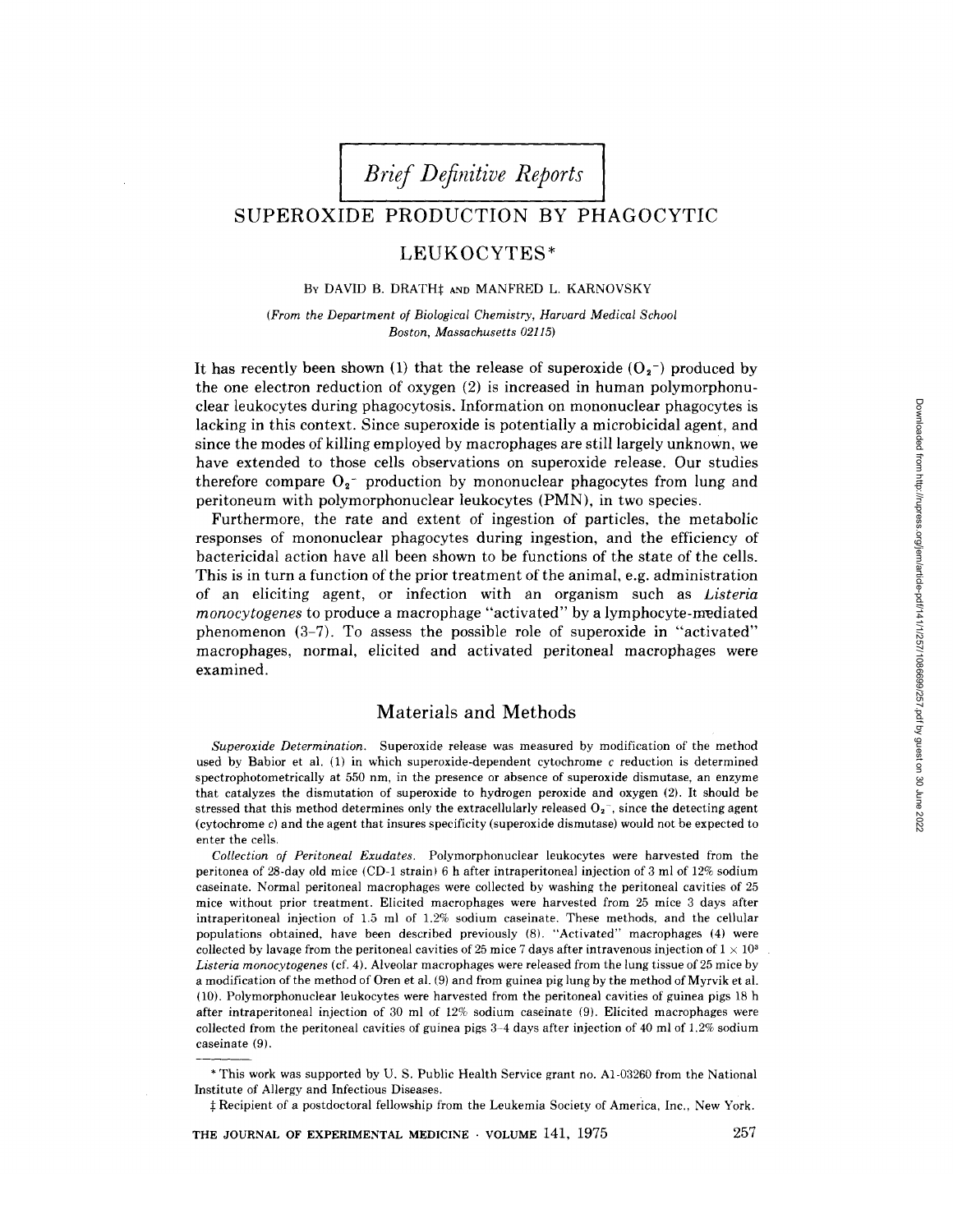### 258 DRATH AND KARNOVSKY BRIEF DEFINITIVE REPORT

Measurements on Monolayers. All cells were collected in Hank's balanced salt solution (HBSS). They were washed, diluted with HBSS to approximately  $3\times 10^{\circ}$  cells/ml, and then allowed to adhere as monolayers on plastic petri dishes for 45 min at 37°C, as described by Michell et al . (11) . The monolayers thus formed contained over 90% of the particular cell type in question . After washing the monolayers with HBSS several reaction mixtures containing cytochrome c (90 nmol), zymosan particles where appropriate, (approximately 15 particles/cell), superoxide dismutase (130 U, Truett Labs., Dallas, Texas) where appropriate, and serum to a final concentration of 10%, all in a final vol of 1.5 ml were added to duplicate cultures . If serum was omitted from the reaction mixture superoxide values dropped by almost an order of magnitude. One plate of each pair was kept at 0°C while the other was incubated for 30 min at 37°C after which time all supernatant fluids were centrifuged to remove zymosan particles and any cells that might have detached from the petri dishes . Cytochrome c reduction was then monitored spectrophotometrically (1). Protein assays were performed on the cells in the culture dishes according to Lowry et al . (12) . Oxygen uptake was determined by Warburg respirometry and with the oxygen electrode; the data, except for those on PMN and alveolar macrophages have been reported previously (3, 6) .

### Results and Discussion

All the mouse cells studied were shown to release superoxide into the medium at rest; PMN were the most active (Table I). During phagocytosis, normal mouse

|                               |            | Superoxide release |                    |                  | Respiration§ |                  |
|-------------------------------|------------|--------------------|--------------------|------------------|--------------|------------------|
| Cell type                     |            | Rest*              | Phago-<br>cytosis* | Δ‡               | $\Delta O_2$ | %¶               |
| Polymorphonuclear leukocyte   | Mouse      | 12.1<br>14.6       | 25.3<br>29.3       | 13.7             | 181          | 8                |
|                               | Guinea pig | 4.8<br>2.0         | 37.1<br>30.3       | 29.2             | 81           | 36               |
| Casein-elicited macrophage    | Mouse      | 4,9<br>1.6         | 15.2<br>18.3       | 13.5             | 270          | 5                |
|                               | Guinea pig | 11.9<br>16.7       | 31.1<br>33.4       | 18.0             | 547          | $\boldsymbol{3}$ |
| Normal peritoneal macrophage  | Mouse      | 7.7<br>6.8         | 33.6<br>30.3       | 24.6             | 30           | 82               |
| Listeria-activated macrophage | Mouse      | 5.0<br>3.5         | 14.9<br>12.3       | 9.4              | 168          | $6\phantom{1}6$  |
| Alveolar macrophage           | Mouse      | 7.2<br>1.3         | 64.1<br>54.3       | 54.9             | — §          | —§               |
|                               | Guinea pig | 14.2<br>11.8       | 9.7<br>10,8        | $\boldsymbol{0}$ | 152          | $\bf{0}$         |

### TABLE I

Superoxide Release by Mouse and Guinea Pig Phagocytic Leukocytes, and its Relation to the Respiratory Burst of Phagocytosis

\* Results of duplicate experiments (two separate batches of cells) are expressed here as nmol cytochrome c reduced/mg cell protein/30 min. Values for phagocytosis and rest have been obtained by subtracting cytochrome c reduction values in the presence of superoxide dismutase from those in which the enzyme was not included in the incubation mixture.

Represents the difference in  $O_2$  consumption due to phagocytosis, expressed as nmoles  $O_2/mg$  cell protein/30 min. Mean values for multiple samples of various types of cell were taken from the literature or newly obtained (see Methods).<br>§Respiratory data on mouse alveolar macrophages were not obtained (see text).

 $\P$  Percentage of the respiratory burst which can be accounted for by O<sub>2</sub>- release.

Downloaded from http://rupress.org/jem/article-pdf/141/1/257/1086699/257.pdf by guest on 30 June 2022 Downloaded from http://rupress.org/jem/article-pdf/141/1/257/1086699/257.pdf by guest on 30 June 2022

 $\ddagger$  Represents the average difference in  $O_2$  release due to phagocytosis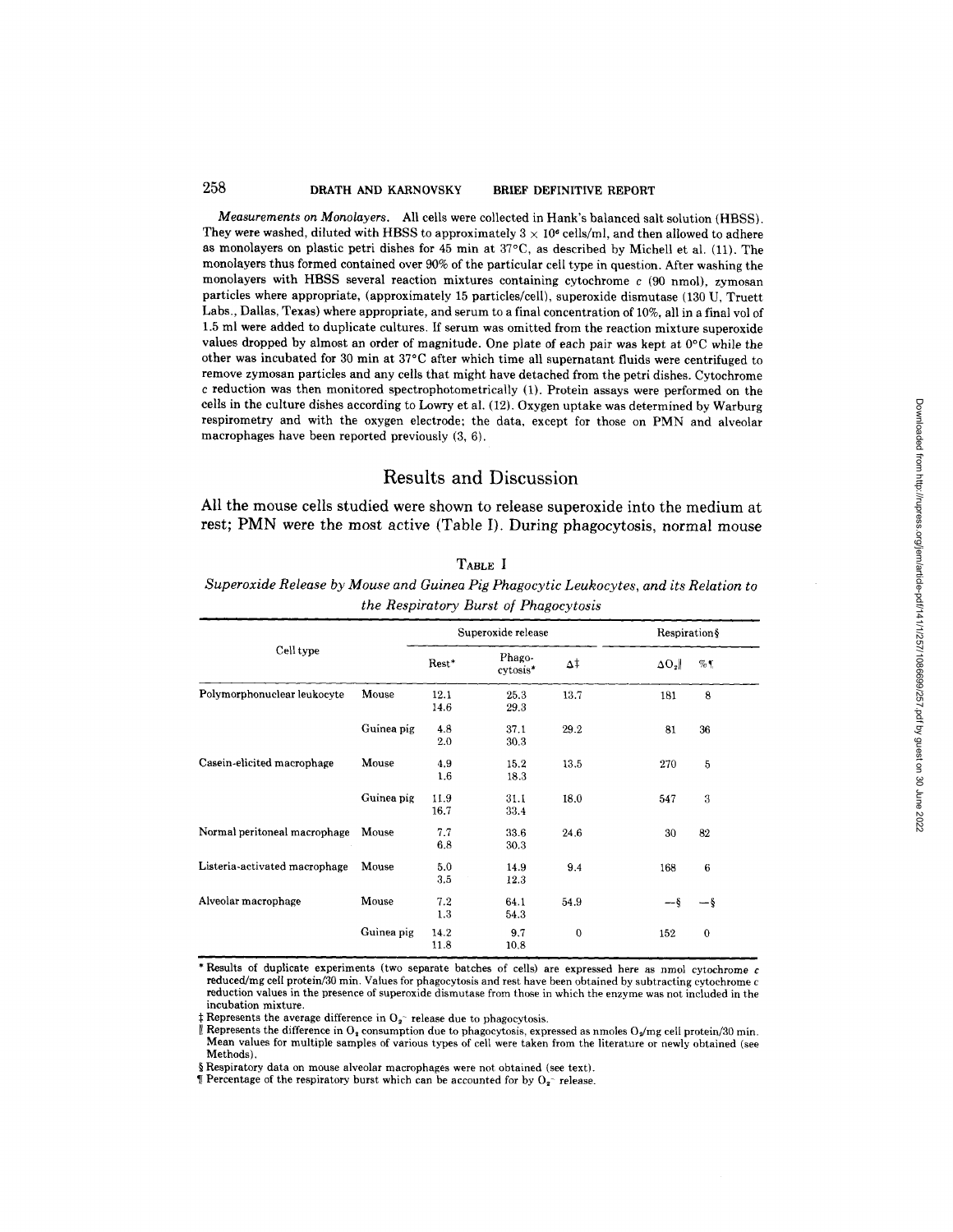peritoneal macrophages and alveolar macrophages exhibited an increment in  $O_2^$ production that was at least twice that in any of the other cell types from mice. Elicited and "activated" macrophages produced quantities of superoxide that were comparable when at rest, and during phagocytosis.

As can also be seen in Table 1, the resting values for guinea pig PMN were considerably lower than those for the mouse polymorphonuclear leukocyte. The increment during ingestion was however much greater than in the case of the mouse PMN. Guinea pig alveolar macrophages, on the other hand, while releasing high levels of superoxide at rest, were shown not to manifest an increment in the release of this agent during phagocytosis . This contrasts with the behavior of the same cell type in the mouse. Resting values for  $O_2$ <sup>-</sup> release by elicited macrophages of guinea pig were found to be considerably higher than in the mouse, but the superoxide release due to phagocytosis was not strikingly different from that of mouse cells, being about double the resting value.

When one considers the proportion of the respiratory burst that is constituted by the net  $O_2$ <sup>-</sup> release during phagocytosis, some interesting comparisons emerge. Superoxide release during the ingestion phase in the normal mouse peritoneal macrophage is responsible for over 80% of the relatively small respiratory increase that accompanies phagocytosis (Table I) . This is remarkable, since, as mentioned, the methods available detect  $O_2$  only in the extracellular medium. The data thus indicate rather complete voiding of  $O_2$ from these cells. The amount of  $O_2$ <sup>-</sup> actually found extracellularly is a function of the true production of  $O_2$ , destruction of  $O_2$ , by a specific dismutase (cf. 13-15), and the rate of release of  $O_2$ <sup>-</sup> from the cells to the external milieu.

The  $O_2$ <sup>-</sup> release by phagocytizing guinea pig PMN accounts for 35% of the respiratory increment. Phagocytizing mouse polymorphonuclear leukocytes, elicited macrophages (mouse and guinea pig) and "activated" macrophages, on the other hand, show a superoxide release that comprises no more than  $8\%$  of the respiratory burst that accompanies ingestion of particles by these cells. Unfortunately, we were unable to gather accurate respiratory data on mouse alveolar macrophages due to difficulties in obtaining enough viable cells for these measurements . The results we did obtain, however, indicate that the respiratory increment due to phagocytosis is not large, in a relative sense, a finding consistent with the situation in guinea pig alveolar macrophages. It appears, in the mouse alveolar macrophages, that a large part of the respiratory burst maybe accounted for by superoxide formation. In the guinea pig alveolar macrophage, where there is also a minimal respiratory increment during phagocytosis, there is no release of superoxide (Table I).

All the  $O_2$ <sup>-</sup> measurements were made using zymosan as the phagocytizable particle, while the respiratory data cited were obtained using particles other than zymosan (3, 6) . In our studies on guinea pig alveolar macrophages and polymorphonuclear leukocytes, however, oxygen-consumption did not vary appreciably when zymosan was used in place of polystyrene particles under conditions where uptake was maximal (9) .

Treatment of leukocytes with small amounts of surface-active agents such as digitonin (20  $\mu$ g/ml) has been shown to mimic the respiratory increment of phagocytosis (16) . Digitonin also caused a substantial increase in superoxide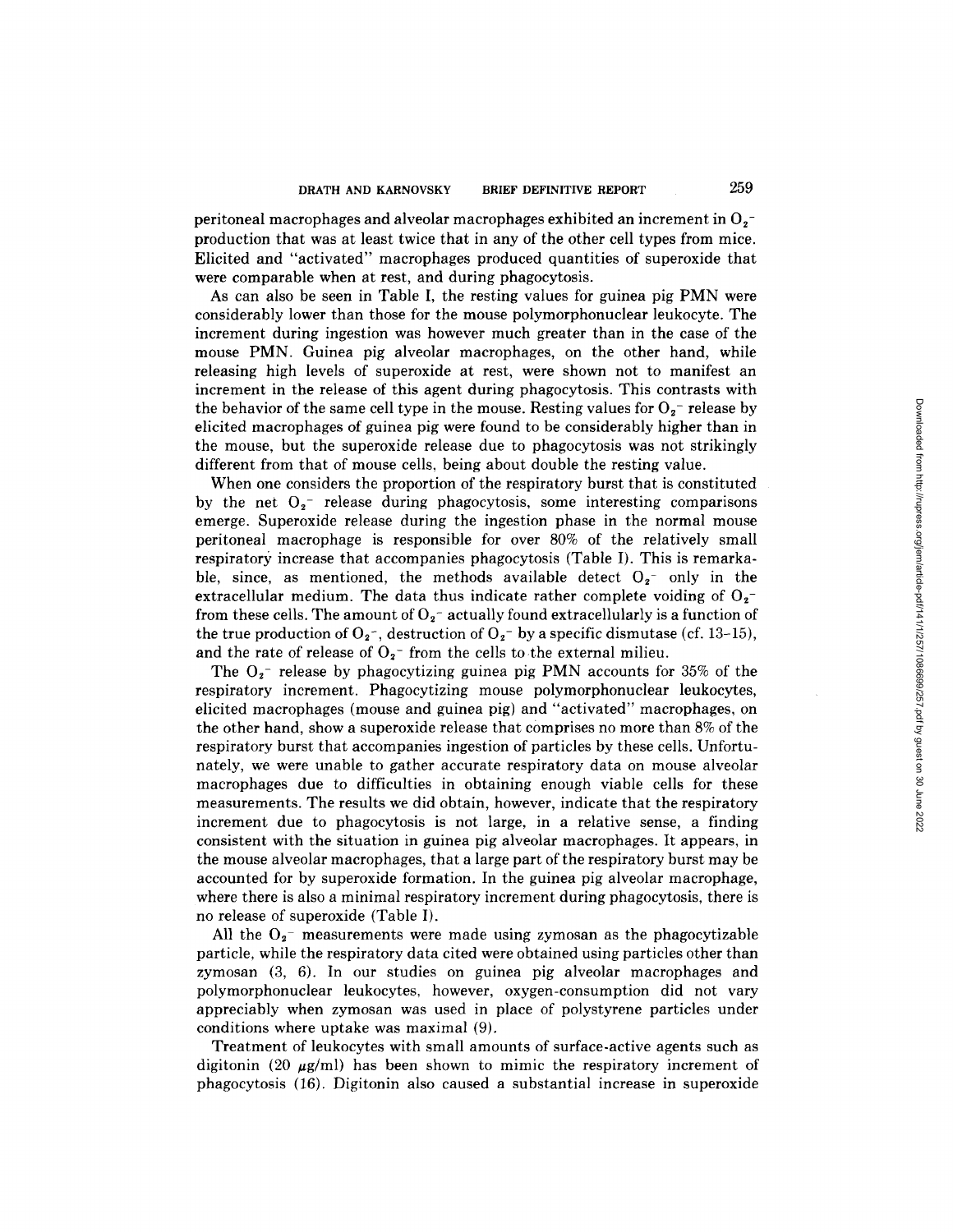release by all cells of the monocytic series; values for superoxide release were found to increase by at least a factor of three. It was not necessary to include serum in the reaction mixture during these experiments.

The possibility exists, as pointed out by Babior et al . (1), and more recently by Yost and Fridovich (17), that an agent as reactive as superoxide might well have importance in leukocytic killing of ingested microorganisms. The theory is not at present well substantiated, and, in fact, Klebanoff (18) has advanced evidence to point out that superoxide is active only after conversion to  $H_2O_2$ , which with myeloperoxidase and halide forms the most potent system, at least in polymorphonuclear leukocytes (19) .

As mentioned previously, the precise mechanisms by which cells of the monocytic series kill invading microbes are not known. These cells do not contain appreciable amounts of peroxidase (8) and only recently has lysozyme activity been demonstrated (20) . It is conceivable that superoxide, by (enzymatic?) mechanisms as yet undetermined, may play an important role in their microbicidal action. The fact that so large a fraction of the respiratory response of normal macrophages is accounted for by superoxide release sharpens this possibility. On the other hand, on the basis of the data currently available, increased superoxide production can not be invoked to explain the enhanced microbicidal ability of "activated" macrophages. The limitations of the currently available methods, that detect only extracellular  $O_2^-$ , however, do not permit one to preclude that possibility.

Apart from questions concerning the intracellular role of  $O_2^-$ , especially the question of intracellular localization as it relates to putative antibacterial action, one might also point to the increasing interest in the "secretion" of such potent agents as enzymes (e.g. 21),  $H_2O_2(22)$ , and  $O_2$ <sup>-</sup> (22), and  $O_2$ <sup>-</sup> (1) by phagocytizing cells . These might attack extracellular substances, or cells, with important consequences including damage to extracellular bacteria.

### Summary

Mononuclear phagocytic leukocytes, as well as polymorphonuclear leukocytes, produce and release superoxide at rest, and this is stimulated by phagocytosis . Of the mouse monocytic cells studied, alveolar macrophages released the largest amounts of superoxide during phagocytosis, followed by normal peritoneal macrophages. Casein-elicited and "activated" macrophages released smaller quantities. In the guinea pig, polymorphonuclear leukocytes and casein-elicited macrophages were shown to release superoxide during phagocytosis whereas alveolar macrophages did not . Superoxide release accounted for only a small fraction of the respiratory burst of phagocytosis in all but the normal mouse peritoneal macrophage, the guinea pig polymorphonuclear leukocyte, and probably the mouse alveolar macrophage . There are obviously considerable species differences in  $O_2$ <sup>-</sup> release by various leukocytes that might reflect both the production and/or destruction (e.g. by dismutase) of that substance.

The authors acknowledge a gift of the Listeria strain used, and helpful advice on activation of macrophages from Dr. E. Unanue.

Received for publication 2 1 October 1974 .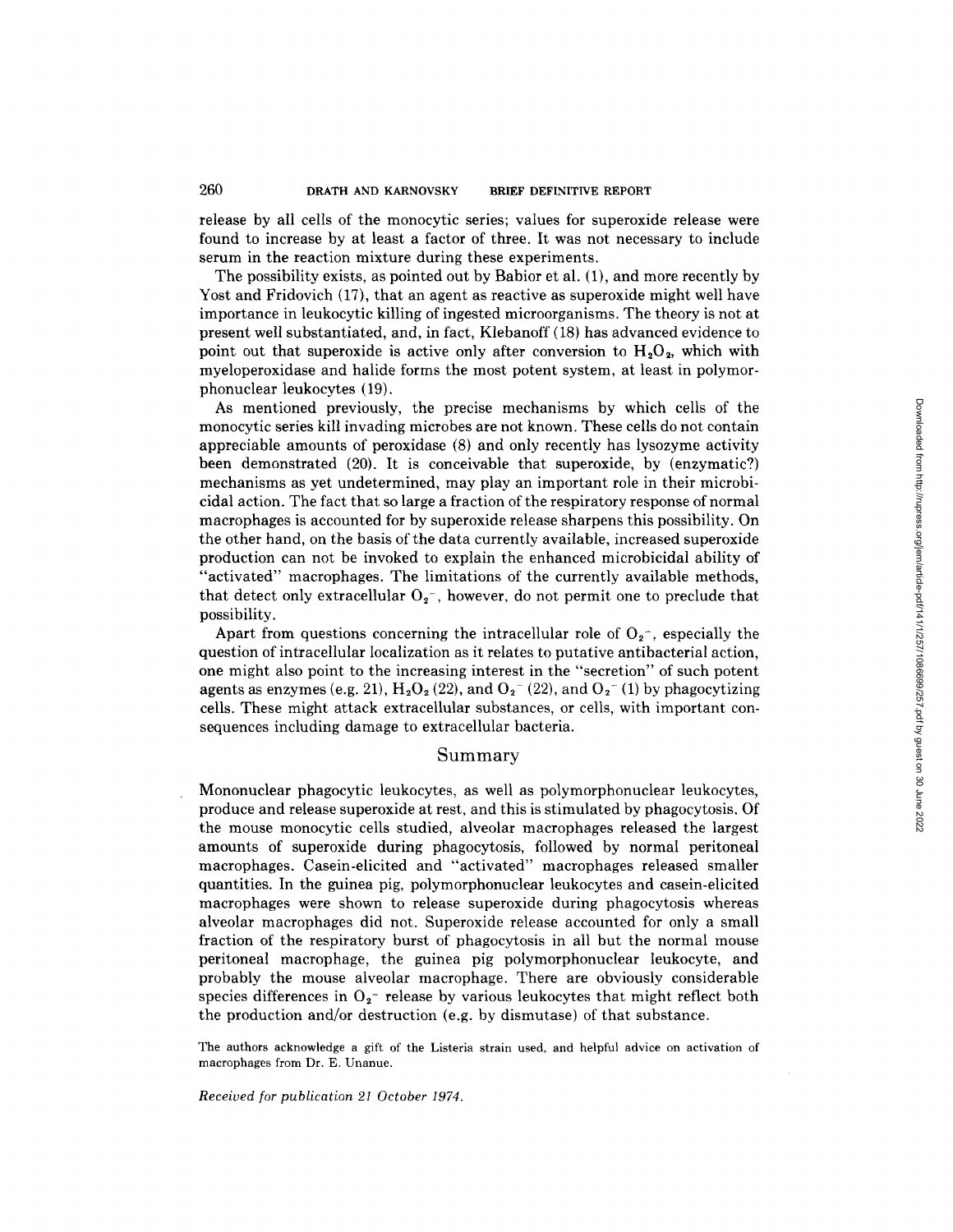### References

- 1. Babior, B., R. Kipnes, and J. Curnutte. 1973. Biological defense mechanisms. The production by leukocytes of superoxide, <sup>a</sup> potential bactericidal agent. J. Clin. Invest. 52:741.
- 2. McCord, J., and <sup>I</sup> . Fridovich . 1969. Superoxide dismutase. An enzyme function for erythrocuprein (hemocuprein). J. Biol. Chem. 244:6049.
- 3. Karnovsky, M. L., <sup>S</sup> . Simmons, E. A. Glass, A. W. Shafer, and P. D'Arcy Hart. 1970. Metabolism of Macrophages . In Mononuclear Phagocytes. Ralph Van Furth, editor. Blackwell Scientific Publications, Ltd., Oxford. 103.
- 4. Stubbs, M., A. K{ihner, <sup>E</sup> . A. Glass, J. R. David, and M. L. Karnovsky . 1973. Metabolic and functional studies on activated mouse macrophages. J. Exp. Med. 137:537.
- 5. Ratzan, K., D. Musher, G . Keusch, and L. Weinstein . 1972. Correlation of increased metabolic activity, resistance to infection, enhanced phagocytosis and inhibition of bacterial growth by macrophages from Listeria- and BCG-infected mice. Infec. Immun. 5:499. Blackwell Scientific Publications, Ltd., Class, J. R. David, and M. L. Kennewsky. 1993.<br>
Metabolic and functions, Ltd., Class, J. R. David, and C. Weinstein. 1972. Correlation of increased<br>
Battering, D. Musher, G. Kensch,
- <sup>6</sup> . Karnovsky, M. L., J. Lazdins, and <sup>S</sup> . Simmons. 1974. Metabolism of Activated Mononuclear Phagocytes at Rest and During Phagocytosis . Ralph Van Furth, editor . Blackwell Scientific Publications, Ltd., Oxford. In press.
- 7. Mackaness, G. 1964. The immunological basis of acquired cellular resistance. J.  $Exp$ . Med. 120:105.
- 8. Simmons, S. R., and M. L. Karnovsky . 1973. Iodinatin g ability of various leukocytes and their bactericidal activity. J. Exp. Med. 138:44.
- 9. Oren, R., A. E. Farnham, K. Saito, E. Milofsky, and M. L. Karnovsky . <sup>1963</sup> . Metabolic patterns in three types of phagocytizing cells. J. Cell Biol. 17:487.
- 10. Myrvik, Q. N., E. S. Leake, and B. Fariss . <sup>1961</sup> . Lysozyme content of alveolar and peritoneal macrophages from the rabbit . J. Immunol. 86:128.
- 11. Michell, R. H., S. J. Pancake, J. Noseworthy, and M. L. Karnovsky. 1969. Measurement <sup>s</sup> of rates of phagocytosis. The use of cellular monolayers. J. Cell Biol. 40:216.
- 12. Lowry, O., N . Rosebrough, and A. Farr. <sup>1951</sup> . Protein measurements with the Folin phenol reagent. J. Biol. Chem. 193:265.
- 13. DeChatelet, L. R., C . E. McCall, L. C. McPhail, and R. B. Johnston, Jr. 1974. Superoxide dismutase activity in leukocytes. J. Clin. Invest. 53:1197.
- 14. Beckman, G., E. Lundgren, and A. Tarnvik . 1973. Superoxide dismutase isozymes in different human tissues, their genetic control and intracellular localization. Hum. Hered. 23:338.
- 15 . Salin, M. L., and J. M. McCord. 1974. Superoxid <sup>e</sup> dismutase in polymorphonuclear leukocytes. J. Clin. Invest. 54:1005.
- 16. Graham, R. C., M. J. Karnovsky, A. W. Shafer, E. A. Glass, and M. L. Karnovsky. 1967. Metaboli <sup>c</sup> and morphological observations on the effect of surface-active agents on leukocytes. J. Cell Biol. 32:629.
- 17. Yost, F. J., and <sup>I</sup> . Fridovich . 1974. Superoxide radicals and phagocytosis. Arch. Biochem. Biophys. 161:395.
- 18. Klebanoff, S . J. 1974. Role of the superoxide anion in the myeloperoxidase-mediated antimicrobial system. J. Biol. Chem. 249:3724.
- 19. Klebanoff, S. J . 1974. Antimicrobial systems of the polymorphonuclear leukocyte . Conference on The Phagocytic Cell in Host Resistance. Orlando, Florida. In press.
- 20. Gordon, S., and Z. Cohn. 1974. Mononuclear Phagocytes. Ralph Van Furth, editor .